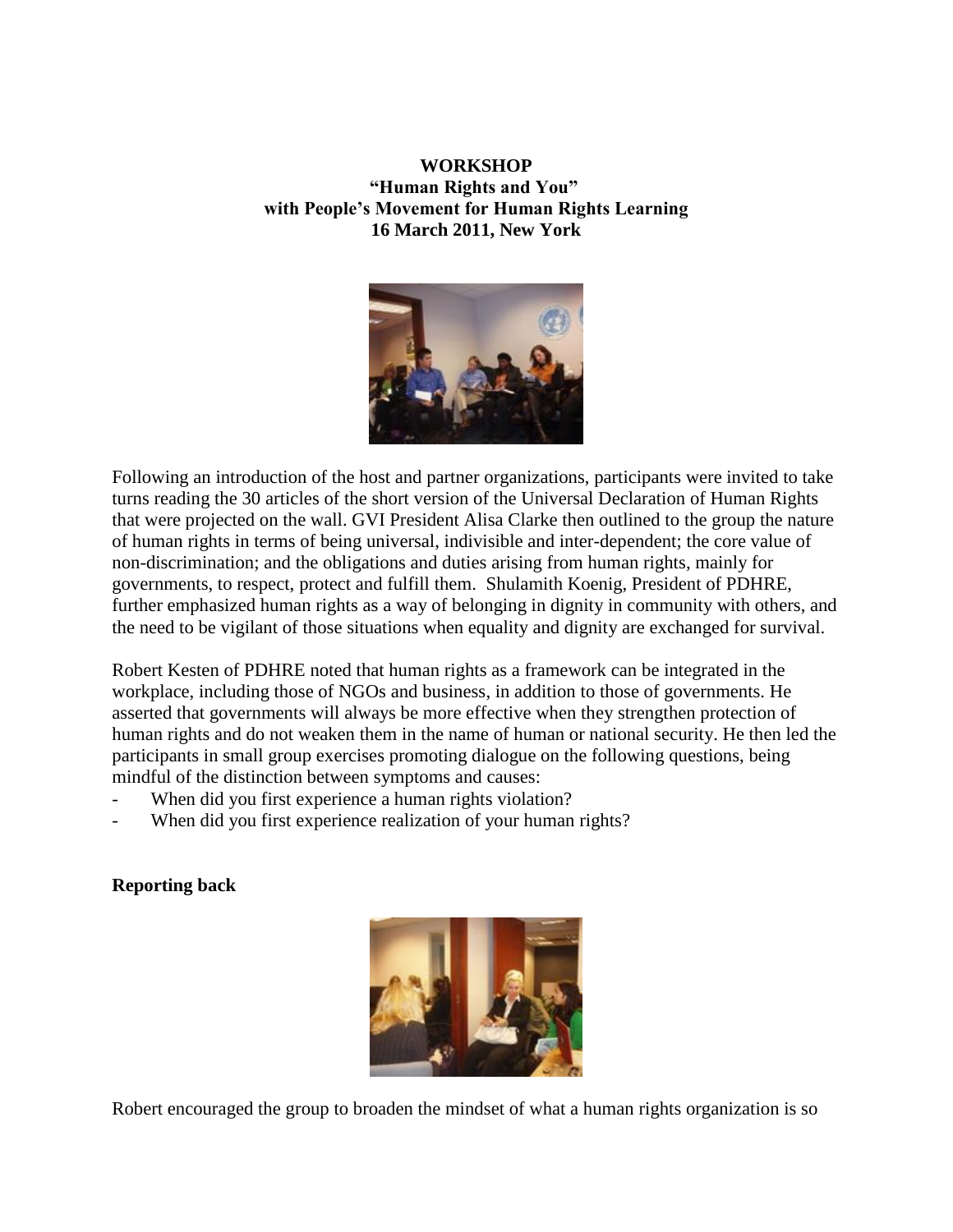that organizations such as Doctors Without Borders, as well as workers such as nurses, farmers, teachers and others are all human rights workers, in contributing to realizing the UDHR.

The groups reported back to the plenary, describing their experiences and what they had done, or wished they had done.

Among the experiences shared were the following:

- Being aware of the human right to life during the nuclear freeze movement (Article 3)
- Facing the stereotypes of being Chinese while growing up (Article 2)
- Organizational dysfunctions at work (Article 23)
- Being ill-treated by brothers in the name of play as a child (Article 5)
- Being threatened with dismissal at work for attending a Catholic mass (Article 18)
- Sense of disrespect for having a different nationality from everyone else in her building (Article 15)
- Having her opinions "shot down" by professors at school (Article 19)
- Being wrongly expelled from school at 12 years old (Article 8)
- Enjoying the right of freedom of movement (Article 13)
- Enjoying the human right to education (Article 26)

## **Declarations**



In the next segment, Dr Joni Carley of Global Vision Institute (GVI) handed out sheets and invited participants to individually record their responses to the questions:

1. What change will it take to reach the next level of dignity for you and those around you?

- 2. What will you commit to?
- 3. What would support you best in fulfilling your commitment?

Participants then declared their commitments out loud in the plenary group and these were simultaneously shared live for posting on the GVI website Ning forum (a[twww.globalvisioninstitute.org\)](http://www.globalvisioninstitute.org/). The declarations included:

- I declare to treat others with respect and act in a conscious manner that is not only about self promotion (Anonymous)

- I declare to speak out against injustice (Chi L.)